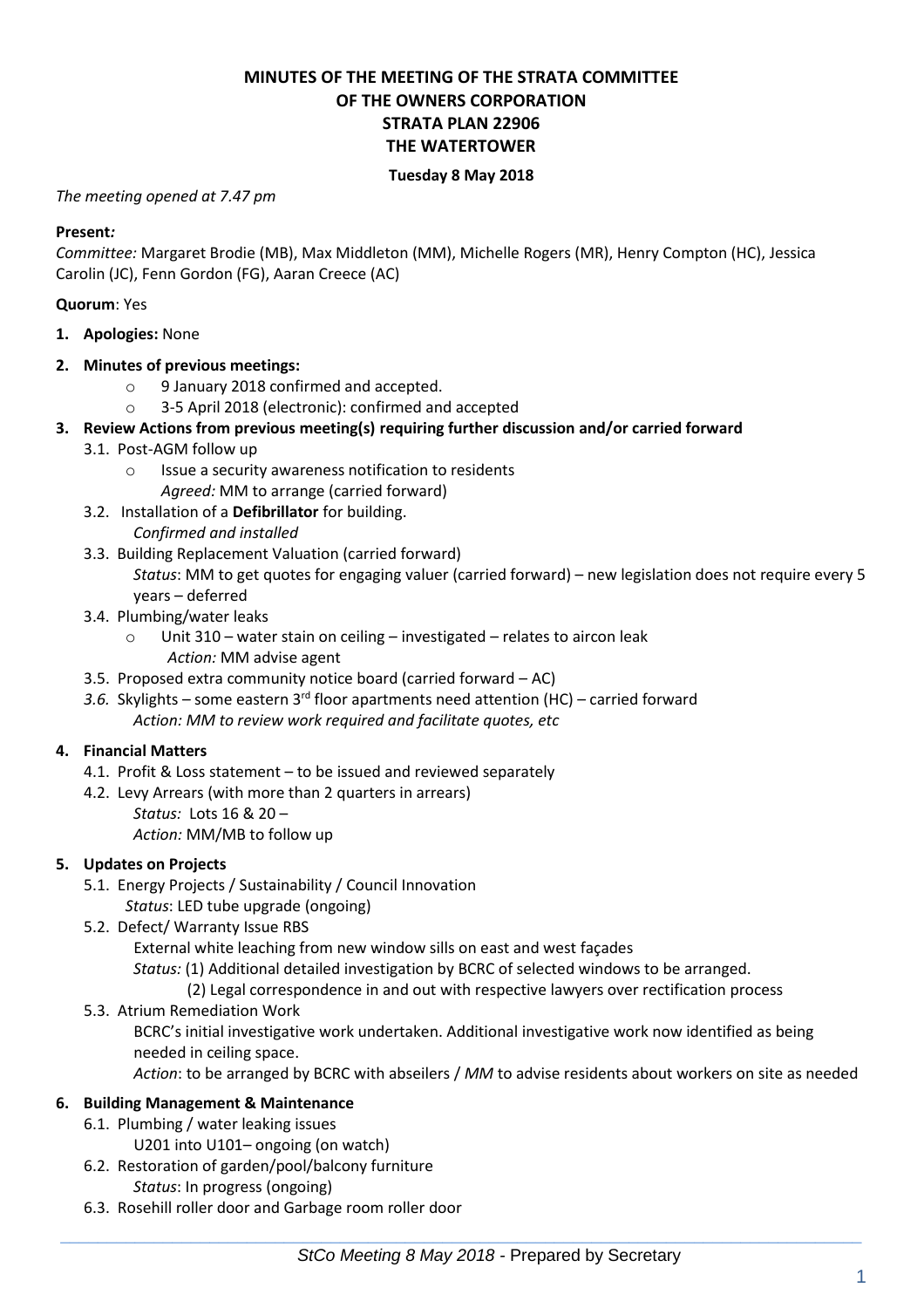- o Thompsons have now serviced both doors now closed.
- 6.4. Palm tree pruning completed
- 6.5. Hot water problems rectified
- 6.6. Roof rigging and anchoring system certified certification placard on  $4<sup>th</sup>$  floor wall
- 6.7. Swimming pool child safety compliance still awaiting details from Council
- 6.8. Garden irrigation / reticulation repairs completed
- 6.9. Sunlounges –

*Agreed:* replace 2 dilapidated lounges (nearer to summer)

# **7. Strata Administration & Compliance**

7.1. CPSGlobal / VHA-Vodafone proposal re rental of rooftop space for the installation of mobile antennae*. Status:* 

- (1) Lease annexures received
- (2) MM/MB lease terms and conditions near agreement
- *Action:* MM to commence plans for information meeting and EGM and engage our lawyers
- 7.2. Other incidents/activities
	- $\circ$  U5 floor noise complaint against U106 resolution documents received from both parties
	- o Fire Brigade false call out (work in U7) 12 Jan 2012 no charge
	- o Restorative justice meeting U6 rep and reps from U112 and U110 held 8/2/18
	- o U301 re children from U301 playing in car park now requested to cease
- 7.3. Inward correspondence received (not previously covered) requiring review/decisions/noting
	- o Minor renovation request from U5 work approved to proceed / confirmed
	- o Upgrade of U5 aircon work approved to proceed /confirmed

## **8. Other New Business**

- o ATP/Mirvac update from MB
- o Smith Family Charity bin isntalled
- **9. Next meetings:** 
	- o Strata Committee: Target 3/7, 28/8, 30/10
	- o Vodafone EGM: TBA

# *The meeting closed at 8.20 pm*

## *\*\*\*\*\*\*\*\*\*\*\*\*\*\*\*\*\*\*\*\*\*\*\*\*\*\*\*\*\*\*\*\*\*\*\*\*\*\*\*\*\*\*\*\*\*\*\*\*\*\*\*\*\*\*\*\*\*\*\*\*\*\*\*\*\*\*\*\*\*\*\*\*\*\*\*\*\*\*\*\**

# **10. Carried forward (remains on agenda)**

- 10.1. Pool Slab condition /ACOR Engineers recommendations Status: *MM is in consultation with another contractor to quote and repair areas on slap where seepage and damage evident.*
- 10.2. Repaint swimming pool *held over until timing and extent of works on slab decided*
- 10.3. External remedial works and window replacement:
	- o Wrap up / project sign off *ongoing with defect under consideration (see above)*
	- o Subsequent water penetration *warranty items as applicable with RBS.* In particular
		- o Unit 314 windows not adequately sealing in storm conditions *RBS to inspect and advise*
		- o *Now subject to defect claim. See separate item above. Close this item.*
	- o Future maintenance *incl. in 10 year plan*
- 10.4. Redwatch and Central to Eveleigh corridor project
	- o Monitor for community notifications and invites.
		- o Canopy on external front entry Status: *New supplier (Sunshade OZ) has measured – awaiting quote* Resolved: *To hold off and consider later in year*
- 10.5. Roof repairs identified in roof survey report Resolved: *As not included in 2016 budget, to hold off and consider as an item in 2017/18 budgets*
- 10.6. BasefX quote \$4,800 for Fixed Ladder Access walkway (north east roof area) Resolved: *To await outcome of any agreement with Vodafone for mobile tower (as this would be a requirement in our terms and conditions)*
- 10.7. BasefX quote \$23,800 for Walkway over south ridge and box gutter (south west roof area) and along western roof valley – approx. 50 metres)

Resolved: *As not included in 2016 budget, to hold off and consider as an item in 2017/18 budget*

 $\_$  , and the set of the set of the set of the set of the set of the set of the set of the set of the set of the set of the set of the set of the set of the set of the set of the set of the set of the set of the set of th